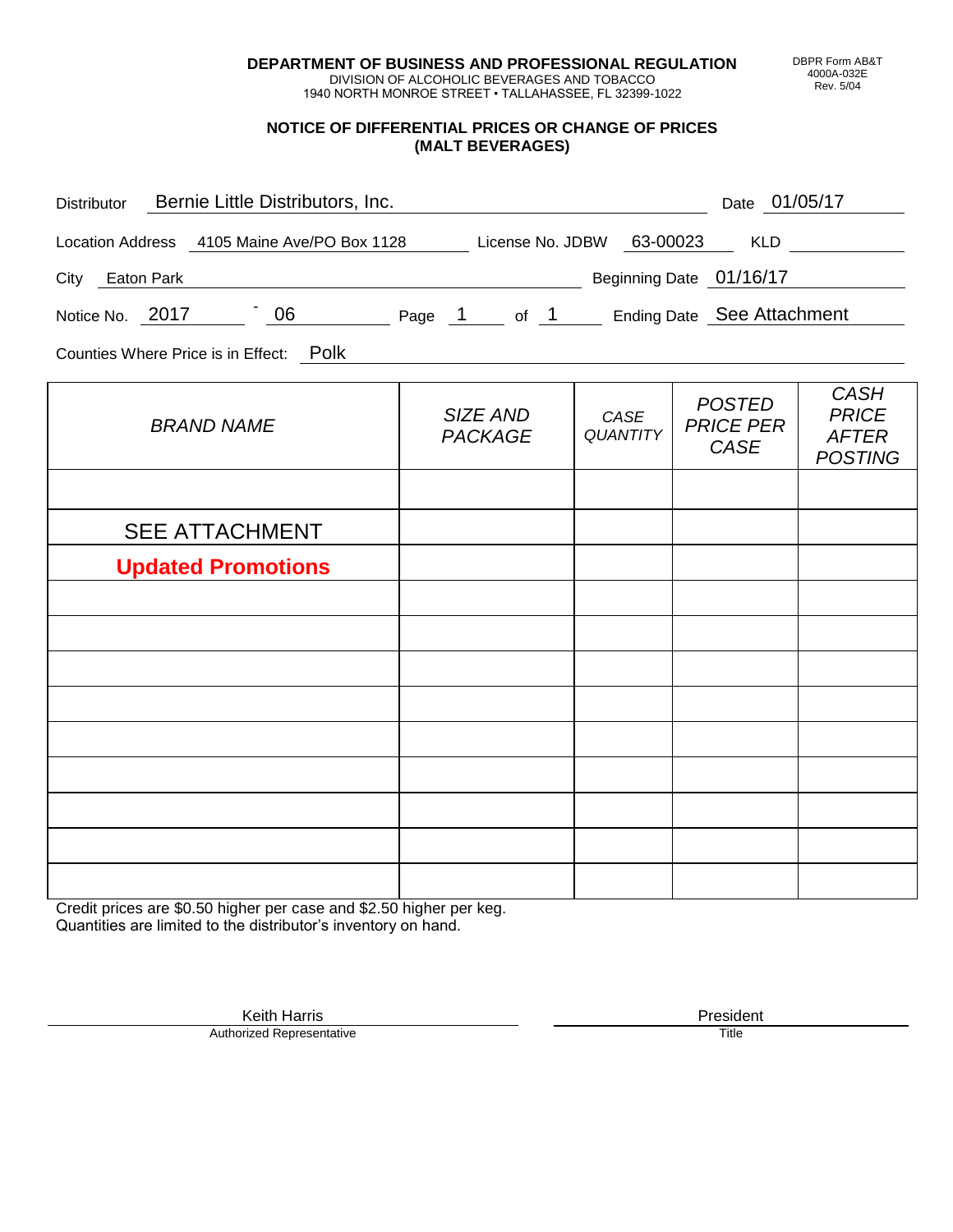## **Bernie Little Distributors, Inc. Price Promotions - 1st Quarter 2017 Updates from 2017-04 made in red Eaton Park - Polk County**

|                                                                           |                         |          |          | Posted  | Frontline |        |          |                                   |
|---------------------------------------------------------------------------|-------------------------|----------|----------|---------|-----------|--------|----------|-----------------------------------|
| <b>Brands</b>                                                             | Package                 | Start    | Stop     | Price   | Price     | Oty    | Premise  | Comment                           |
| Bud, Bud Lt                                                               | 24/8oz Can              | 01/02/17 | 02/11/17 | \$11.40 | \$13.25   | $20+$  | Off      |                                   |
|                                                                           |                         |          |          |         |           |        |          |                                   |
| Bud & Bud Lt                                                              | 24/8oz Can 2/12         | 01/02/17 | 02/11/17 | \$13.10 | \$13.60   | $5-19$ | Off      |                                   |
| Bud & Bud Lt                                                              | 24/8oz Can 2/12         | 01/02/17 | 02/11/17 | \$12.20 | \$13.60   | $20+$  | Off      |                                   |
|                                                                           |                         |          |          |         |           |        |          |                                   |
| Michelob Ultra                                                            | 24/8oz Can 2/12         | 01/02/17 | 02/11/17 | \$13.50 | \$14.45   | $5-19$ | Off      |                                   |
| Michelob Ultra                                                            | 24/8oz Can 2/12         | 01/02/17 | 02/11/17 | \$12.20 | \$14.45   | $20+$  | Off      |                                   |
|                                                                           | 24/8oz Can              |          |          |         |           | $5-19$ | Off      |                                   |
| Michelob Ultra                                                            |                         | 01/02/17 | 02/11/17 | \$12.70 | \$14.35   |        |          |                                   |
| Michelob Ultra                                                            | 24/8oz Can              | 01/02/17 | 02/11/17 | \$11.40 | \$14.35   | $20+$  | Off      |                                   |
| Brands & Packages above may be mixed and matched to achieve qty           |                         |          |          |         |           |        |          |                                   |
|                                                                           |                         |          |          |         |           |        |          |                                   |
| Bud, Bud Lt                                                               | 24/8oz Can              | 02/13/17 | 03/11/17 | \$11.40 | \$13.25   | $20+$  | Off      |                                   |
| Bud & Bud Lt                                                              | 24/8oz Can 2/12         | 02/13/17 | 03/11/17 | \$13.10 | \$13.60   | $5-9$  | Off      |                                   |
| Bud & Bud Lt                                                              | 24/8oz Can 2/12         | 02/13/17 | 03/11/17 | \$11.70 | \$13.60   | $10+$  | Off      |                                   |
|                                                                           |                         |          |          |         |           |        |          |                                   |
| Michelob Ultra                                                            | 24/8oz Can 2/12         | 02/13/17 | 03/11/17 | \$13.50 | \$14.45   | $5-9$  | Off      |                                   |
|                                                                           |                         |          |          |         |           | $10+$  | Off      |                                   |
| Michelob Ultra                                                            | 24/8oz Can 2/12         | 02/13/17 | 03/11/17 | \$11.70 | \$14.45   |        |          |                                   |
| Michelob Ultra                                                            | 24/8oz Can              | 02/13/17 | 03/11/17 | \$12.70 | \$14.35   | $5-19$ | Off      |                                   |
| Michelob Ultra                                                            | 24/8oz Can              | 02/13/17 | 03/11/17 | \$11.40 | \$14.35   | $20+$  | Off      | New start date                    |
|                                                                           |                         |          |          |         |           |        |          |                                   |
| Brands & Packages above may be mixed and matched to achieve qty           |                         |          |          |         |           |        |          |                                   |
| Bud, Bud Lt                                                               | 24/8oz Can              | 03/13/17 | 04/01/17 | \$11.40 | \$13.25   | $20+$  | Off      |                                   |
|                                                                           |                         |          |          |         |           |        |          |                                   |
| Bud & Bud Lt                                                              | 24/8oz Can 2/12         | 03/13/17 | 04/01/17 | \$13.10 | \$13.60   | $5-19$ | Off      | <b>Updated qty</b>                |
| Bud & Bud Lt                                                              | 24/8oz Can 2/12         | 03/13/17 | 04/01/17 | \$12.20 | \$13.60   | $20+$  | Off      | and promo price                   |
|                                                                           |                         |          |          |         |           |        |          |                                   |
| Michelob Ultra                                                            | 24/8oz Can 2/12         | 03/13/17 | 04/01/17 | \$13.50 | \$14.45   | $5-19$ | Off      |                                   |
| Michelob Ultra                                                            | 24/8oz Can 2/12         | 03/13/17 | 04/01/17 | \$12.20 | \$14.45   | $20+$  | Off      |                                   |
|                                                                           |                         |          |          |         |           |        |          |                                   |
| Michelob Ultra                                                            | 24/8oz Can              | 03/13/17 | 04/01/17 | \$12.70 | \$14.35   | $5-19$ | Off      |                                   |
| Michelob Ultra                                                            | 24/8oz Can              | 03/13/17 | 04/01/17 | \$11.40 | \$14.35   | $20+$  | Off      |                                   |
| Brands & Packages above may be mixed and matched to achieve qty           |                         |          |          |         |           |        |          |                                   |
|                                                                           |                         |          |          |         |           |        |          |                                   |
| Bud, Bud Lt, Select, Select 55                                            | 24/12oz Can/LNR 4/6     | 01/02/17 | 01/14/17 | \$21.60 | \$23.80   | $10+$  | Off      |                                   |
|                                                                           |                         |          |          |         |           |        |          |                                   |
|                                                                           |                         |          |          |         |           |        |          | Removed Ultra, Ultra Lime & Ultra |
| Mich, Mich Lt, AmberBock, Ultra, Ultra Lime, Ultra Amber 24/12oz LNNR 4/6 |                         | 01/02/17 | 01/14/17 | \$21.60 | \$24.55   | $10+$  | Off      | Amber & new stop date             |
| Brands & Packages above may be mixed and matched to achieve qty           |                         |          |          |         |           |        |          |                                   |
|                                                                           |                         |          |          |         |           |        |          |                                   |
| Bud, Bud Lt, Select, Select 55                                            | 24/12oz Can/LNR 4/6     | 01/16/17 | 04/01/17 | \$21.60 | \$23.80   | $10+$  | Off      |                                   |
| Mich, Mich Lt, AmberBock                                                  | 24/12oz LNNR 4/6        | 01/16/17 | 04/01/17 | \$21.60 | \$24.55   | $10+$  | Off      |                                   |
|                                                                           |                         |          |          |         |           |        |          |                                   |
| LandShark                                                                 | 24/12oz LNNR 4/6        | 01/16/17 | 04/01/17 | \$21.60 | \$24.55   | 10-111 | Off      |                                   |
| LandShark                                                                 | 24/12oz LNNR 4/6        | 01/16/17 | 04/01/17 | \$20.25 | \$24.55   | $112+$ | Off      |                                   |
| Brands & Packages above may be mixed and matched to achieve qty           |                         |          |          |         |           |        |          |                                   |
|                                                                           |                         |          |          |         |           |        |          |                                   |
|                                                                           |                         |          |          |         |           |        |          |                                   |
| Bud, Bud Lt                                                               | 24/16oz Can 6/4         | 01/02/17 | 04/01/17 | \$22.65 | \$25.65   | $5+$   | On & Off |                                   |
| Brands & Packages above may be mixed and matched to achieve qty           |                         |          |          |         |           |        |          |                                   |
|                                                                           |                         |          |          |         |           |        |          |                                   |
| Bud, Bud Lt                                                               | 24/16oz Can             | 01/02/17 | 04/01/17 | \$20.90 | \$27.60   | $30+$  | Off      |                                   |
| Brands & Packages above may be mixed and matched to achieve qty           |                         |          |          |         |           |        |          |                                   |
|                                                                           |                         |          |          |         |           |        |          |                                   |
| Bud, Bud Lt, Select & Select 55                                           | 18pk/12oz Can & LNNR    | 01/02/17 | 04/01/17 | \$14.80 | \$16.90   | $20+$  | Off      |                                   |
| Brands & Packages above may be mixed and matched to achieve qty           |                         |          |          |         |           |        |          |                                   |
|                                                                           |                         |          |          |         |           |        |          |                                   |
| Bud, Bud Lt, Select & Select 55                                           | 24/12oz LNNR 2/12       | 01/02/17 | 04/01/17 | \$21.55 | \$22.50   | $10+$  | On       |                                   |
| Brands & Packages above may be mixed and matched to achieve qty           |                         |          |          |         |           |        |          |                                   |
|                                                                           |                         |          |          |         |           |        |          |                                   |
| Bud, Bud Lt, Select & Select 55                                           | 24/12oz Can & LNNR 2/12 | 01/02/17 | 01/25/17 | \$21.55 | \$22.50   | $10+$  | Off      |                                   |
|                                                                           |                         |          |          |         |           |        |          |                                   |
| Brands & Packages above may be mixed and matched to achieve qty           |                         |          |          |         |           |        |          |                                   |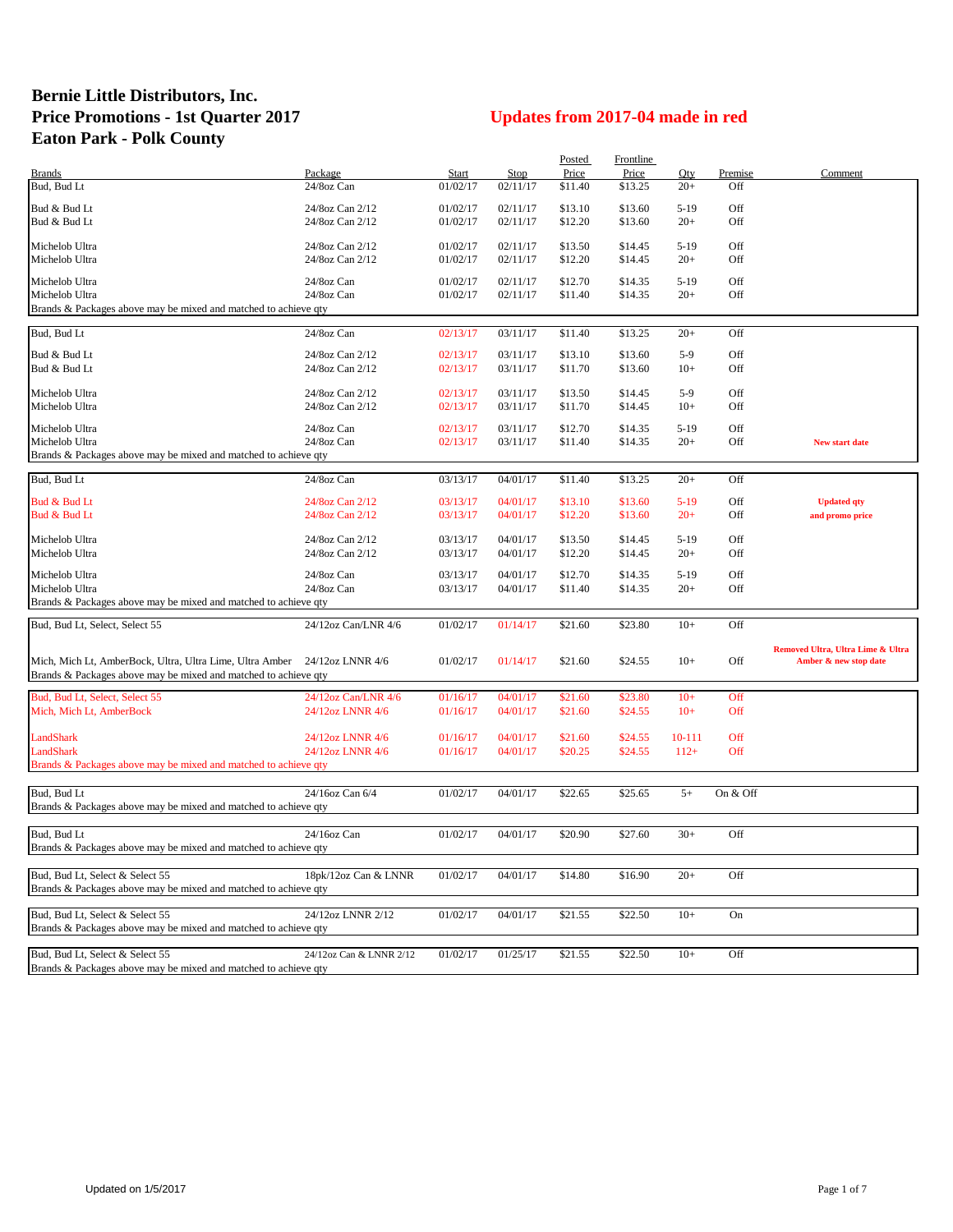| <b>Brands</b>                                                                                          | Package                                          | Start                | <b>Stop</b>          | Posted<br>Price    | Frontline<br>Price | $Q$ ty             | Premise    | Comment       |
|--------------------------------------------------------------------------------------------------------|--------------------------------------------------|----------------------|----------------------|--------------------|--------------------|--------------------|------------|---------------|
| Bud, Bud Lt, Select & Select 55                                                                        | 24/12oz Can & LNNR 2/12                          | 01/26/17             | 02/04/17             | \$21.55            | \$22.50            | 10-49              | Off        |               |
| Bud, Bud Lt, Select & Select 55                                                                        | 24/12oz Can & LNNR 2/12                          | 01/26/17             | 02/04/17             | \$17.80            | \$22.50            | $50+$              | Off        |               |
| BL Lime, Platinum & Bud Black Crown                                                                    | 24/12oz Can & LNNR 2/12                          | 01/26/17             | 02/04/17             | \$23.15            | \$24.10            | $1-49$             | Off        |               |
| BL Lime, Platinum & Bud Black Crown<br>Brands & Packages above may be mixed and matched to achieve qty | 24/12oz Can & LNNR 2/12                          | 01/26/17             | 02/04/17             | \$17.80            | \$24.10            | $50+$              | Off        |               |
|                                                                                                        |                                                  |                      |                      |                    |                    |                    |            |               |
| Bud, Bud Lt, Select & Select 55<br>Brands & Packages above may be mixed and matched to achieve qty     | 24/12oz Can & LNNR 2/12                          | 02/06/17             | 04/01/17             | \$21.55            | \$22.50            | $10+$              | Off        |               |
|                                                                                                        |                                                  |                      |                      |                    |                    |                    |            |               |
| Bud, Bud Lt, Select & Select 55<br>Bud, Bud Lt, Select & Select 55                                     | 24/12oz Can<br>$24/12$ oz Can                    | 01/02/17<br>01/02/17 | 04/01/17<br>04/01/17 | \$20.75<br>\$19.75 | \$22.60<br>\$22.60 | $10 - 44$<br>$45+$ | Off<br>Off |               |
| Bud, Bud Lt,                                                                                           | 24/12oz LNNR                                     | 01/02/17             | 04/01/17             | \$20.75            | \$22.60            | 10-44              | Off        |               |
| Bud, Bud Lt,                                                                                           | 24/12oz LNNR                                     | 01/02/17             | 04/01/17             | \$19.75            | \$22.60            | $45+$              | Off        |               |
| <b>Bud Light Lime</b>                                                                                  | 24/12oz LNNR/Can                                 | 01/02/17             | 04/01/17             | \$22.20            | \$24.10            | $10 - 44$          | Off        |               |
| <b>Bud Light Lime</b>                                                                                  | 24/12oz LNNR/Can                                 | 01/02/17             | 04/01/17             | \$19.75            | \$24.10            | $45+$              | Off        |               |
| Michelob Ultra                                                                                         | 24/12oz Can & LNNR                               | 01/02/17             | 04/01/17             | \$22.20            | \$24.10            | $10 - 44$          | Off        |               |
| Michelob Ultra                                                                                         | 24/12oz Can & LNNR                               | 01/02/17             | 04/01/17             | \$20.70            | \$24.10            | $45+$              | Off        |               |
| Brands & Packages above may be mixed and matched to achieve qty                                        |                                                  |                      |                      |                    |                    |                    |            |               |
| Bud, Bud Lt                                                                                            | 3/8/16oz Can                                     | 01/02/17             | 01/28/17             | \$19.45            | \$25.20            | $25+$              | Off        |               |
| Michelob Ultra<br>Brands & Packages above may be mixed and matched to achieve qty                      | 3/8/16oz Can                                     | 01/02/17             | 01/28/17             | \$19.45            | \$27.10            | $25+$              | Off        |               |
|                                                                                                        | 24/16oz CALNR                                    |                      | 04/01/17             |                    |                    |                    |            |               |
| Bud, Bud Lt<br>Brands & Packages above may be mixed and matched to achieve qty                         |                                                  | 01/02/17             |                      | \$24.85            | \$28.50            | $98+$              | Off        |               |
| Bud, Bud Lt                                                                                            | 20/16oz CALNR                                    | 01/02/17             | 02/04/17             | \$17.95            | \$23.00            | 33-131             | Off        |               |
| Bud, Bud Lt                                                                                            | 20/16oz CALNR                                    | 01/02/17             | 02/04/17             | \$17.45            | \$23.00            | $132+$             | Off        |               |
| Bud, Bud Lt                                                                                            | 20/16oz CALNR                                    | 02/06/17             | 04/01/17             | \$19.75            | \$23.00            | $1 - 32$           | Off        |               |
| Bud, Bud Lt                                                                                            | 20/16oz CALNR                                    | 02/06/17             | 04/01/17             | \$17.95            | \$23.00            | $33+$              | Off        |               |
| Brands & Packages above may be mixed and matched to achieve qty                                        |                                                  |                      |                      |                    |                    |                    |            |               |
| Bud, Bud Lt<br>Brands & Packages above may be mixed and matched to achieve qty                         | 15/16oz ALNR/CALNR                               | 01/02/17             | 04/01/17             | \$13.90            | \$17.25            | $15+$              | Off        |               |
|                                                                                                        |                                                  |                      |                      |                    |                    |                    |            |               |
| Bud, Bud Lt<br>Brands & Packages above may be mixed and matched to achieve qty                         | 15/16oz ALNR/CALNR                               | 01/02/17             | 04/01/17             | \$13.80            | \$17.25            | $50+$              | On         |               |
| Bud, Bud Light                                                                                         | 20/16oz CALNR                                    | 01/02/17             | 04/01/17             | \$18.85            | \$23.00            | $1 - 143$          | On         |               |
| Bud, Bud Light                                                                                         | 20/16oz CALNR                                    | 01/02/17             | 04/01/17             | \$17.20            | \$23.00            | $144+$             | On         |               |
| Bud, Bud Light, Select                                                                                 | 24/16oz ALNR/CALNR                               | 01/02/17             | 04/01/17             | \$23.00            | \$28.50            | $1-49$             | On         |               |
| Bud, Bud Light, Select                                                                                 | 24/16oz ALNR/CALNR                               | 01/02/17             | 04/01/17             | \$22.75            | \$28.50            | 50-143             | On         |               |
| Bud, Bud Light, Select                                                                                 | 24/16oz ALNR/CALNR                               | 01/02/17             | 04/01/17             | \$21.55            | \$28.50            | $144+$             | On         |               |
| <b>Bud Light Lime</b>                                                                                  | 24/16oz ALNR 4/6                                 | 01/02/17             | 04/01/17             | \$27.65            | \$31.20            | $50+$              | On         |               |
| Michelob Ultra                                                                                         | 24/16oz ALNR                                     | 01/02/17             | 04/01/17             | \$27.65            | \$31.20            | $50+$              | On         |               |
| Michelob Ultra                                                                                         | 24/16oz CALNR                                    | 01/02/17             | 04/01/17             | \$35.85            | \$37.25            | 5-49               | On         |               |
| Michelob Ultra<br>Brands & Packages above may be mixed and matched to achieve qty                      | 24/16oz CALNR                                    | 01/02/17             | 04/01/17             | \$33.70            | \$37.25            | $50+$              | On         |               |
| Oculto                                                                                                 | 24/12oz LNNR 2/12                                | 01/02/17             | 04/01/17             | \$26.65            | \$29.90            | $20+$              | Off        |               |
| <b>BLL Mix a Rita</b>                                                                                  | 18/8oz Can Loose                                 | 01/02/17             | 04/01/17             | \$16.55            | \$18.05            | $5+$               | Off        |               |
|                                                                                                        |                                                  |                      |                      |                    |                    |                    |            |               |
| <b>BLL Mix a Rita</b>                                                                                  | 24/8oz Can Loose                                 | 01/02/17             | 04/01/17             | \$22.05            | \$24.10            | $5 - 62$           | Off        |               |
| <b>BLL Mix a Rita</b>                                                                                  | 24/8oz Can Loose                                 | 01/02/17             | 04/01/17             | \$21.05            | \$24.10            | $63+$              | Off        |               |
| BL Lime, Platinum, Black Crown, Mich Lt & Ultra                                                        | 18/12oz LNNR/Cans                                | 01/02/17             | 04/01/17             | \$16.95            | \$18.45            | $5 - 59$           | Off        |               |
| BL Lime, Platinum, Black Crown, Mich Lt & Ultra                                                        | 18/12oz LNNR/Cans                                | 01/02/17             | 04/01/17             | \$15.85            | \$18.45            | $60+$              | Off        |               |
| Brands & Packages above may be mixed and matched to achieve qty                                        |                                                  |                      |                      |                    |                    |                    |            |               |
| Best Damn Root Beer & Cherry Cola                                                                      | 24/12oz LNNR 4/6                                 | 03/06/17             | 03/12/17             | \$19.20            | \$30.70            | $15+$              | Off        |               |
|                                                                                                        |                                                  |                      |                      |                    |                    |                    |            |               |
| <b>Land Shark</b><br>Land Shark                                                                        | 24/12oz Cans/LNNR 2/12<br>24/12oz Cans/LNNR 2/12 | 01/02/17<br>01/02/17 | 01/07/17<br>01/07/17 | \$22.15<br>\$20.35 | \$24.10<br>\$24.10 | 56-111<br>$112+$   | Off<br>Off |               |
| <b>Land Shark</b>                                                                                      | 24/12oz LNNR 4/6                                 | 01/02/17             | 01/14/17             | \$21.60            | \$24.55            | 10-111             | Off        |               |
| Land Shark                                                                                             | 24/12oz LNNR 4/6                                 | 01/02/17             | 01/14/17             | \$20.25            | \$24.55            | $112+$             | Off        | New stop date |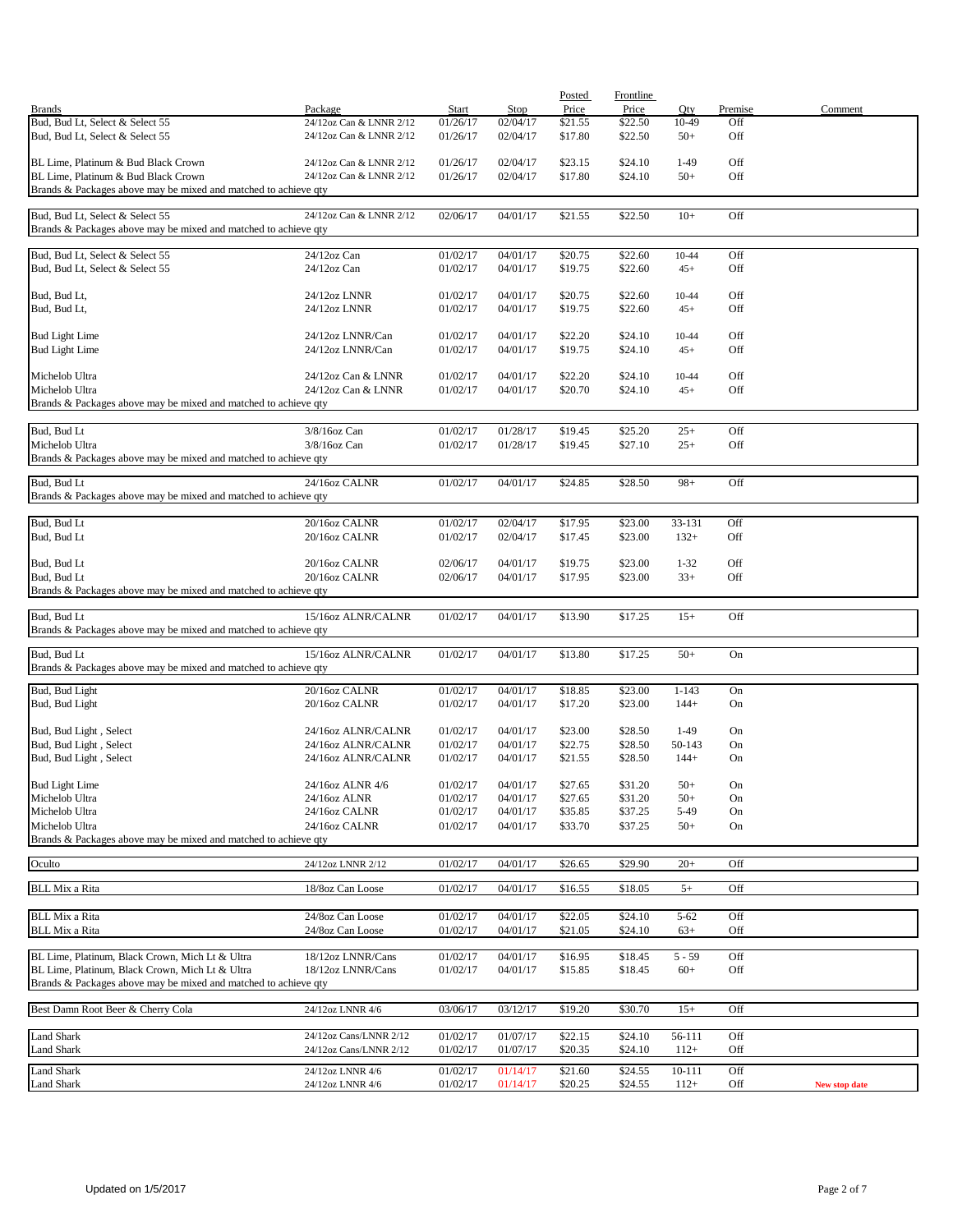|                                                                                                                        |                                            |                      |                      | Posted             | <b>Frontline</b>   |                   |                |         |
|------------------------------------------------------------------------------------------------------------------------|--------------------------------------------|----------------------|----------------------|--------------------|--------------------|-------------------|----------------|---------|
| <b>Brands</b><br>Michelob Ultra                                                                                        | Package<br>24/16oz CALNR                   | Start<br>01/02/17    | Stop<br>04/01/17     | Price<br>\$35.85   | Price<br>\$37.25   | Oty<br>$5+$       | Premise<br>Off | Comment |
|                                                                                                                        |                                            |                      |                      |                    |                    |                   |                |         |
| Mich, Mic Lt, Ultra, Ultra Amber, Amberbock & Ultra Lime                                                               |                                            |                      |                      |                    |                    |                   |                |         |
| Cactus<br>Michelob Ultra                                                                                               | 24/12oz Can/LNNR 2/12<br>24/16oz CALNR 3/8 | 01/02/17<br>01/02/17 | 04/01/17             | \$23.90<br>\$35.85 | \$24.85<br>\$37.25 | $5+$<br>$5+$      | Off<br>Off     |         |
| Brands & Packages above may be mixed and matched to achieve qty                                                        |                                            |                      | 04/01/17             |                    |                    |                   |                |         |
|                                                                                                                        |                                            |                      |                      |                    |                    | $10+$             |                |         |
| BL Lime, Platinum, Black Crown & Landshark<br>BL Lime, Platinum & Landshark                                            | 24/12oz LNNR 2/12<br>24/12oz Cans 2/12     | 01/02/17<br>01/02/17 | 04/01/17<br>04/01/17 | \$20.45<br>\$20.45 | \$24.10<br>\$24.10 | $10+$             | On<br>On       |         |
| Brands & Packages above may be mixed and matched to achieve qty                                                        |                                            |                      |                      |                    |                    |                   |                |         |
| BL Lime, Platinum & Black Crown                                                                                        | 24/12oz Cans/LNNR 2/12                     | 01/02/17             | 01/25/17             | \$23.15            | \$24.10            | $1+$              | Off            |         |
|                                                                                                                        |                                            |                      |                      |                    |                    |                   |                |         |
| BLL Rita Family (Lime, Straw, Mango, Raz, Seasonal)                                                                    | 24/8oz Can 2/12                            | 01/02/17             | 01/25/17             | \$23.15            | \$24.10            | $1-6$             | Off            |         |
| BLL Rita Family (Lime, Straw, Mango, Raz, Seasonal)<br>Brands & Packages above may be mixed and matched to achieve qty | 24/8oz Can 2/12                            | 01/02/17             | 01/25/17             | \$21.30            | \$24.10            | $7+$              | Off            |         |
|                                                                                                                        |                                            |                      |                      |                    |                    |                   |                |         |
| BLL Rita Family (Lime, Straw, Mango, Raz, Seasonal)<br>BLL Rita Family (Lime, Straw, Mango, Raz, Seasonal)             | 24/8oz Can 2/12<br>24/8oz Can 2/12         | 01/26/17<br>01/26/17 | 02/04/17<br>02/04/17 | \$23.15<br>\$21.30 | \$24.10<br>\$24.10 | $1-6$<br>$7+$     | Off<br>Off     |         |
| Brands & Packages above may be mixed and matched to achieve qty                                                        |                                            |                      |                      |                    |                    |                   |                |         |
| BL Lime, Platinum & Black Crown                                                                                        | 24/12oz Cans/LNNR 2/12                     | 02/06/17             | 04/01/17             | \$23.15            | \$24.10            | $1+$              | Off            |         |
|                                                                                                                        |                                            |                      |                      |                    |                    |                   |                |         |
| BLL Rita Family (Lime, Straw, Mango, Raz, Seasonal)                                                                    | 24/8oz Can 2/12                            | 02/06/17             | 04/01/17             | \$23.15            | \$24.10            | $1-6$             | Off            |         |
| BLL Rita Family (Lime, Straw, Mango, Raz, Seasonal)                                                                    | 24/8oz Can 2/12                            | 02/06/17             | 04/01/17             | \$21.30            | \$24.10            | $7+$              | Off            |         |
| Brands & Packages above may be mixed and matched to achieve qty                                                        |                                            |                      |                      |                    |                    |                   |                |         |
| Busch, Busch Lt, Nat Lt, Nat Ice & Rolling Rock                                                                        | 24/12oz Can S/C                            | 01/02/17             | 01/14/17             | \$15.35            | \$17.00            | $15+$             | Off            |         |
| Brands & Packages above may be mixed and matched to achieve qty                                                        |                                            |                      |                      |                    |                    |                   |                |         |
| <b>Natty Daddy</b>                                                                                                     | 24/12oz Can S/C                            | 01/02/17             | 01/14/17             | \$14.35            | \$16.10            | $5+$              | Off            |         |
|                                                                                                                        |                                            |                      |                      |                    |                    |                   |                |         |
| Busch, Busch Lt, Nat Lt, Nat Ice & Rolling Rock                                                                        | 24/12oz Can S/C                            | 01/16/17             | 04/29/17             | \$15.35            | \$17.00            | 15-76             | Off            |         |
| Busch, Busch Lt, Nat Lt, Nat Ice & Rolling Rock                                                                        | 24/12oz Can S/C                            | 01/16/17             | 04/29/17             | \$13.80            | \$17.00            | $77+$             | Off            |         |
|                                                                                                                        |                                            |                      |                      |                    |                    |                   |                |         |
| Natty Daddy<br>Natty Daddy                                                                                             | 24/12oz Can S/C<br>24/12oz Can S/C         | 01/16/17<br>01/16/17 | 04/29/17<br>04/29/17 | \$14.35<br>\$13.80 | \$16.10<br>\$16.10 | $5 - 76$<br>$77+$ | Off<br>Off     |         |
| Brands & Packages above may be mixed and matched to achieve qty                                                        |                                            |                      |                      |                    |                    |                   |                |         |
|                                                                                                                        |                                            |                      |                      |                    |                    |                   |                |         |
| Busch, Busch Lt, Nat Lt, Nat Ice, Bud Ice, Rolling Rock &<br><b>Busch Ice</b>                                          | 18/12oz Cans/LNNR                          | 01/02/17             | 04/01/17             | \$9.35             | \$12.40            | $40+$             | Off            |         |
| Brands & Packages above may be mixed and matched to achieve qty                                                        |                                            |                      |                      |                    |                    |                   |                |         |
|                                                                                                                        | 24/16oz Can 6/4                            | 01/02/17             | 04/01/17             | \$17.75            | \$19.55            | $5+$              | Off            |         |
| King Cobra & High Gravity<br>Brands & Packages above may be mixed and matched to achieve qty                           |                                            |                      |                      |                    |                    |                   |                |         |
|                                                                                                                        |                                            |                      |                      |                    |                    |                   |                |         |
| Shock Top & Shock Top Sampler                                                                                          | 24/12oz LNNR                               | 01/02/17             | 04/01/17             | \$19.70            | \$27.75            | $56+$             | Off            |         |
| Brands & Packages above may be mixed and matched to achieve qty                                                        |                                            |                      |                      |                    |                    |                   |                |         |
| Shock Top & Shock Top Lemon                                                                                            | 15/12oz Can                                | 01/02/17             | 04/01/17             | \$13.65            | \$15.25            | $50+$             | Off            |         |
| Brands & Packages above may be mixed and matched to achieve qty                                                        |                                            |                      |                      |                    |                    |                   |                |         |
| Shock Top & Shock Top Lemon                                                                                            | 30/12oz Can 2/15                           | 01/02/17             | 04/01/17             | \$25.70            | \$28.90            | $25+$             | Off            |         |
| Brands & Packages above may be mixed and matched to achieve qty                                                        |                                            |                      |                      |                    |                    |                   |                |         |
| Shock Top, Apple Wheat, Lemon, Pumpkin, Rasp, IPA, Winter Combo,                                                       |                                            |                      |                      |                    |                    |                   |                |         |
| Choc, Pretzel, Ginger                                                                                                  | 24/12oz LNNR 4/6                           | 01/02/17             | 03/04/17             | \$26.10            | \$27.75            | $20 - 55$         | Off            |         |
| Shock Top, Apple Wheat, Lemon, Pumpkin, Rasp, IPA, Winter Combo,<br>Choc, Pretzel, Ginger                              | 24/12oz LNNR 4/6                           | 01/02/17             | 03/04/17             | \$25.10            | \$27.75            | 56-111            | Off            |         |
| Shock Top, Apple Wheat, Lemon, Pumpkin, Rasp, IPA, Winter Combo,                                                       |                                            |                      |                      |                    |                    |                   |                |         |
| Choc, Pretzel, Ginger                                                                                                  | 24/12oz LNNR 4/6                           | 01/02/17             | 03/04/17             | \$24.10            | \$27.75            | $112+$            | Off            |         |
| Brands & Packages above may be mixed and matched to achieve qty                                                        |                                            |                      |                      |                    |                    |                   |                |         |
| Shock Top, Apple Wheat, Lemon, Pumpkin, Rasp, IPA, Winter Combo,                                                       |                                            |                      |                      |                    |                    |                   |                |         |
| Choc, Pretzel, Ginger                                                                                                  | 24/12oz LNNR 4/6                           | 03/06/17             | 03/11/17             | \$19.20            | \$27.75            | $20+$             | Off            |         |
| Shock Top, Apple Wheat, Lemon, Pumpkin, Rasp, IPA, Winter Combo,                                                       |                                            |                      |                      |                    |                    |                   |                |         |
| Choc, Pretzel, Ginger<br>Shock Top, Apple Wheat, Lemon, Pumpkin, Rasp, IPA, Winter Combo,                              | 24/12oz LNNR 4/6                           | 03/13/17             | 04/01/17             | \$26.10            | \$27.75            | $20 - 55$         | Off            |         |
| Choc, Pretzel, Ginger                                                                                                  | 24/12oz LNNR 4/6                           | 03/13/17             | 04/01/17             | \$25.10            | \$27.75            | 56-111            | Off            |         |
| Shock Top, Apple Wheat, Lemon, Pumpkin, Rasp, IPA, Winter Combo,<br>Choc, Pretzel, Ginger                              | 24/12oz LNNR 4/6                           | 03/13/17             | 04/01/17             | \$24.10            | \$27.75            | $112+$            | Off            |         |
| Brands & Packages above may be mixed and matched to achieve qty                                                        |                                            |                      |                      |                    |                    |                   |                |         |
| Wild Blue & Redbridge                                                                                                  | 24/12oz LNNR 4/6                           | 01/02/17             | 04/01/17             | \$28.65            | \$29.35            | $28+$             | Off            |         |
| Brands & Packages above may be mixed and matched to achieve qty                                                        |                                            |                      |                      |                    |                    |                   |                |         |
|                                                                                                                        |                                            |                      |                      |                    |                    |                   |                |         |
| Kirin Ichiban & Kirin Light<br>Brands & Packages above may be mixed and matched to achieve qty                         | 24/12oz LNNR 4/6                           | 01/02/17             | 04/01/17             | \$23.50            | \$27.75            | $10+$             | Off            |         |
|                                                                                                                        |                                            |                      |                      |                    |                    |                   |                |         |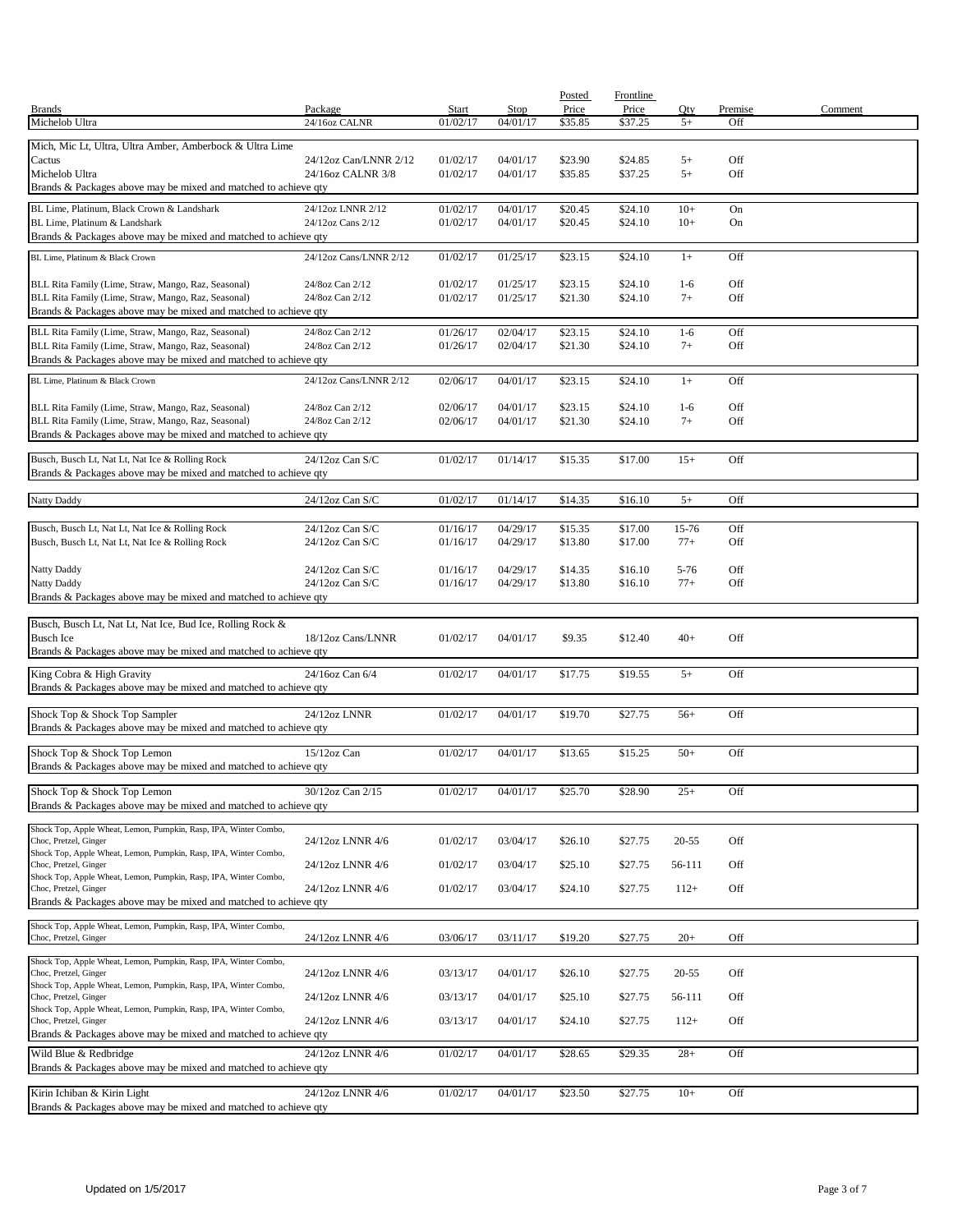|                                                                                                                      |                                                |                      |                      | Posted             | <b>Frontline</b>   |                  |            |         |
|----------------------------------------------------------------------------------------------------------------------|------------------------------------------------|----------------------|----------------------|--------------------|--------------------|------------------|------------|---------|
| <b>Brands</b>                                                                                                        | Package                                        | Start                | <b>Stop</b>          | Price              | Price              | Qty              | Premise    | Comment |
| Becks, Lt, Dark, Oktob, Sapphire, Becks NA & Bass                                                                    | 24/12oz LNNR 4/6                               | 01/02/17<br>01/02/17 | 04/01/17<br>04/01/17 | \$22.05<br>\$19.80 | \$24.55<br>\$24.55 | 56-111<br>$112+$ | Off<br>Off |         |
| Becks, Lt, Dark, Oktob, Sapphire, Becks NA & Bass<br>Brands & Packages above may be mixed and matched to achieve qty | 24/12oz LNNR 4/6                               |                      |                      |                    |                    |                  |            |         |
|                                                                                                                      |                                                |                      |                      |                    |                    |                  |            |         |
| Becks, Light, Dark, Oktoberfest, Sapphire & Bass                                                                     | 24/12oz LNNR/CAN 2/12                          | 01/02/17             | 01/07/17             | \$20.35            | \$24.10            | 56-111           | Off        |         |
| Becks, Light, Dark, Oktoberfest, Sapphire & Bass                                                                     | 24/12oz LNNR/CAN 2/12                          | 01/02/17             | 01/07/17             | \$19.80            | \$24.10            | $112+$           | Off        |         |
| Becks, Light, Dark, Oktoberfest, Sapphire & Bass                                                                     | 24/12oz LNNR/CAN 2/12                          | 01/09/17             | 01/14/17             | \$19.20            | \$24.10            | $10+$            | Off        |         |
| <b>Land Shark</b>                                                                                                    | 24/12oz LNNR/CAN 2/12                          | 01/09/17             | 01/14/17             | \$19.20            | \$24.10            | $10+$            | Off        |         |
|                                                                                                                      |                                                |                      |                      |                    |                    |                  |            |         |
| Becks, Light, Dark, Oktoberfest, Sapphire & Bass                                                                     | 24/12oz LNNR/CAN 2/12                          | 01/16/17             | 01/28/17             | \$20.35            | \$24.10            | 56-111           | Off        |         |
| Becks, Light, Dark, Oktoberfest, Sapphire & Bass                                                                     | 24/12oz LNNR/CAN 2/12                          | 01/16/17             | 01/28/17             | \$19.80            | \$24.10            | $112+$           | Off        |         |
| <b>Land Shark</b>                                                                                                    | 24/12oz LNNR/CAN 2/12                          | 01/16/17             | 01/28/17             | \$22.15            | \$24.10            | 56-111           | Off        |         |
| <b>Land Shark</b>                                                                                                    | 24/12oz LNNR/CAN 2/12                          | 01/16/17             | 01/28/17             | \$20.35            | \$24.10            | $112+$           | Off        |         |
| Becks, Light, Dark, Oktoberfest, Sapphire & Bass                                                                     | 24/12oz LNNR/CAN 2/12                          | 01/30/17             | 02/04/17             | \$19.20            | \$24.10            | $10+$            | Off        |         |
| Land Shark                                                                                                           | 24/12oz LNNR/CAN 2/12                          | 01/30/17             | 02/04/17             | \$19.20            | \$24.10            | $10+$            | Off        |         |
|                                                                                                                      |                                                |                      |                      |                    |                    |                  |            |         |
| Becks, Light, Dark, Oktoberfest, Sapphire & Bass                                                                     | 24/12oz LNNR/CAN 2/12                          | 02/06/17             | 02/11/17             | \$20.35            | \$24.10            | 56-111           | Off        |         |
| Becks, Light, Dark, Oktoberfest, Sapphire & Bass                                                                     | 24/12oz LNNR/CAN 2/12                          | 02/06/17             | 02/11/17             | \$19.80            | \$24.10            | $112+$           | Off        |         |
| Land Shark                                                                                                           | 24/12oz LNNR/CAN 2/12                          | 02/06/17             | 02/11/17             | \$22.15            | \$24.10            | 56-111           | Off        |         |
| Land Shark                                                                                                           | 24/12oz LNNR/CAN 2/12                          | 02/06/17             | 02/11/17             | \$20.35            | \$24.10            | $112+$           | Off        |         |
| Becks, Light, Dark, Oktoberfest, Sapphire & Bass                                                                     | 24/12oz LNNR/CAN 2/12                          | 02/13/17             | 02/18/17             | \$19.20            | \$24.10            | $10+$            | Off        |         |
| <b>Land Shark</b>                                                                                                    | 24/12oz LNNR/CAN 2/12                          | 02/13/17             | 02/18/17             | \$19.20            | \$24.10            | $10+$            | Off        |         |
|                                                                                                                      |                                                |                      |                      |                    |                    |                  |            |         |
| Becks, Light, Dark, Oktoberfest, Sapphire & Bass                                                                     | 24/12oz LNNR/CAN 2/12                          | 02/20/17             | 03/04/17             | \$20.35            | \$24.10            | 56-111           | Off        |         |
| Becks, Light, Dark, Oktoberfest, Sapphire & Bass                                                                     | 24/12oz LNNR/CAN 2/12                          | 02/20/17             | 03/04/17             | \$19.80            | \$24.10            | $112+$           | Off        |         |
| <b>Land Shark</b>                                                                                                    | 24/12oz LNNR/CAN 2/12                          | 02/20/17             | 03/04/17             | \$22.15            | \$24.10            | 56-111           | Off        |         |
| Land Shark                                                                                                           | 24/12oz LNNR/CAN 2/12                          | 02/20/17             | 03/04/17             | \$20.35            | \$24.10            | $112+$           | Off        |         |
|                                                                                                                      |                                                |                      |                      |                    |                    |                  |            |         |
| Becks, Light, Dark, Oktoberfest, Sapphire & Bass<br><b>Land Shark</b>                                                | 24/12oz LNNR/CAN 2/12<br>24/12oz LNNR/CAN 2/12 | 03/06/17<br>03/06/17 | 03/11/17<br>03/11/17 | \$19.20<br>\$19.20 | \$24.10<br>\$24.10 | $10+$<br>$10+$   | Off<br>Off |         |
|                                                                                                                      |                                                |                      |                      |                    |                    |                  |            |         |
| Becks, Light, Dark, Oktoberfest, Sapphire & Bass                                                                     | 24/12oz LNNR/CAN 2/12                          | 03/13/17             | 04/15/17             | \$20.35            | \$24.10            | 56-111           | Off        |         |
| Becks, Light, Dark, Oktoberfest, Sapphire & Bass                                                                     | 24/12oz LNNR/CAN 2/12                          | 03/13/17             | 04/15/17             | \$19.80            | \$24.10            | $112+$           | Off        |         |
| Land Shark                                                                                                           | 24/12oz LNNR/CAN 2/12                          | 03/13/17             | 04/15/17             | \$22.15            | \$24.10            | 56-111           | Off        |         |
| Land Shark                                                                                                           | 24/12oz LNNR/CAN 2/12                          | 03/13/17             | 04/15/17             | \$20.35            | \$24.10            | $112+$           | Off        |         |
| Brands & Packages above may be mixed and matched to achieve qty                                                      |                                                |                      |                      |                    |                    |                  |            |         |
|                                                                                                                      |                                                |                      |                      |                    |                    |                  |            |         |
| Beck's, Sapphire, Black Crown, BL Lime, Platinum, Michelob                                                           |                                                |                      |                      |                    |                    |                  |            |         |
| Ultra & Landshark                                                                                                    | 24/16oz CAN 6/4                                | 01/02/17             | 04/01/17             | \$25.75            | \$28.00            | $1 - 2$          | Off        |         |
| Beck's, Sapphire, Black Crown, BL Lime, Platinum, Michelob                                                           |                                                |                      |                      |                    |                    |                  |            |         |
| Ultra & Landshark                                                                                                    | 24/16oz CAN 6/4                                | 01/02/17             | 04/01/17             | \$24.90            | \$28.00            | $3+$             | Off        |         |
|                                                                                                                      |                                                |                      |                      |                    |                    |                  |            |         |
| Shock Top, Apple, Lemon, Pumpkin, Shockolate & Twisted                                                               |                                                |                      |                      |                    |                    |                  |            |         |
| Pretzel                                                                                                              | 24/16oz CAN 6/4                                | 01/02/17             | 04/01/17             | \$29.80            | \$33.50            | $1 - 2$          | Off        |         |
| Shock Top, Apple, Lemon, Pumpkin, Shockolate & Twisted                                                               |                                                |                      |                      |                    |                    |                  |            |         |
| Pretzel                                                                                                              | 24/16oz CAN 6/4                                | 01/02/17             | 04/01/17             | \$24.90            | \$33.50            | $3+$             | Off        |         |
| Johnny Appleseed, Goose 312, IPA, Green Line & Four Star                                                             |                                                |                      |                      |                    |                    |                  |            |         |
| Pilsner                                                                                                              | 24/16oz CAN 6/4                                | 01/02/17             | 04/01/17             | \$29.80            | \$31.95            | $1 - 2$          | Off        |         |
| Johnny Appleseed, Goose 312, IPA, Green Line & Four Star                                                             |                                                |                      |                      |                    |                    |                  |            |         |
| Pilsner                                                                                                              | 24/16oz CAN 6/4                                | 01/02/17             | 04/01/17             | \$24.90            | \$31.95            | $3+$             | Off        |         |
| Bud Chelada, Bud Lt Chelada                                                                                          | 24/16oz Can 6/4                                | 01/02/17             | 04/01/17             | \$29.80            | \$33.50            | $1+$             | Off        |         |
|                                                                                                                      |                                                |                      |                      |                    |                    |                  |            |         |
| Lime a Rita & Straw ber Rita Splash                                                                                  | 24/16oz CAN 4/6                                | 01/02/17             | 04/01/17             | \$29.80            | \$37.50            | $1+$             | Off        |         |
|                                                                                                                      |                                                |                      |                      |                    |                    |                  |            |         |
| BD Root Beer & Cherry Cola                                                                                           | 24/16oz CAN 4/6                                | 01/02/17             | 04/01/17             | \$29.80            | \$37.50            | $1+$             | Off        |         |
|                                                                                                                      |                                                |                      |                      |                    |                    |                  |            |         |
| BL Lime Rita Family & Oculto                                                                                         | 24/16oz CAN 6/4                                | 01/02/17             | 04/01/17             | \$29.80            | \$37.50            | $1+$             | Off        |         |
| Brands & Packages above may be mixed and matched to achieve qty                                                      |                                                |                      |                      |                    |                    |                  |            |         |
| <b>Boddington's Pub</b>                                                                                              | 24/16oz CAN 6/4                                | 01/02/17             | 04/01/17             | \$39.15            | \$41.75            | $72+$            | Off        |         |
|                                                                                                                      |                                                |                      |                      |                    |                    |                  |            |         |
| BP Blueberry, Oktoberfest, Pumpkin, Summer, Winter, Spring, Toasted<br>Lager, Hoptical Illusion & Mosaic Session IPA | 24/12oz LNNR 4/6                               | 01/02/17             | 01/28/17             | \$27.70            | \$30.90            | $25 - 55$        | Off        |         |
| BP Blueberry, Oktoberfest, Pumpkin, Summer, Winter, Spring, Toasted                                                  |                                                |                      |                      |                    |                    |                  |            |         |
| Lager, Hoptical Illusion & Mosaic Session IPA                                                                        | 24/12oz LNNR 4/6                               | 01/02/17             | 01/28/17             | \$26.70            | \$30.90            | $56+$            | Off        |         |
| Goose 312, 312 Pale Ale, Honkers, IPA, Winter, Summer, Harvest Ale,                                                  |                                                |                      |                      |                    |                    |                  |            |         |
| Sixth Day, Endless IPA, Rambler IPA, Oktob, Preseason, 10 Hills Pale Ale,                                            |                                                |                      |                      |                    |                    |                  |            |         |
| Four Star, Green Line & Appleseed                                                                                    | 24/12oz LNNR/Can 4/6                           | 01/02/17             | 01/28/17             | \$27.70            | \$30.90            | $25 - 55$        | Off        |         |
| Goose 312, 312 Pale Ale, Honkers, IPA, Winter, Summer, Harvest Ale,                                                  |                                                |                      |                      |                    |                    |                  |            |         |
| Sixth Day, Endless IPA, Rambler IPA, Oktob, Preseason, 10 Hills Pale Ale,<br>Four Star, Green Line & Appleseed       | 24/12oz LNNR/Can 4/6                           | 01/02/17             | 01/28/17             | \$26.70            | \$30.90            | $56+$            | Off        |         |
| Brands & Packages above may be mixed and matched to achieve qty                                                      |                                                |                      |                      |                    |                    |                  |            |         |
|                                                                                                                      |                                                |                      |                      |                    |                    |                  |            |         |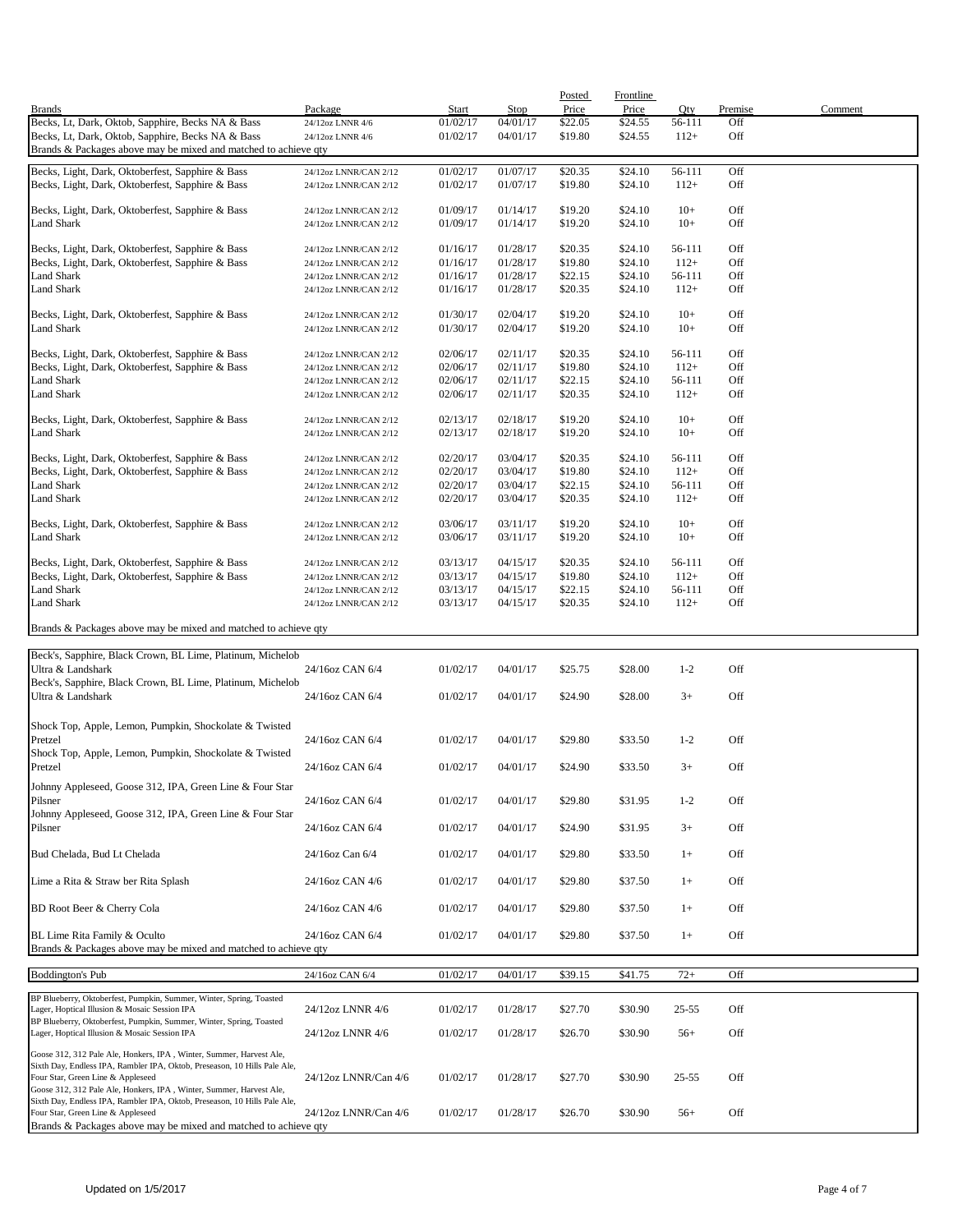| <b>Brands</b>                                                                                                                                                                                                                                                                                                                             | Package                                                                      | Start                | Stop                 | Posted<br>Price    | <b>Frontline</b><br>Price | Qty            | Premise    | Comment |
|-------------------------------------------------------------------------------------------------------------------------------------------------------------------------------------------------------------------------------------------------------------------------------------------------------------------------------------------|------------------------------------------------------------------------------|----------------------|----------------------|--------------------|---------------------------|----------------|------------|---------|
| BP Blueberry, Oktoberfest, Pumpkin, Summer, Winter, Spring, Toasted<br>Lager, Hoptical Illusion & Mosaic Session IPA                                                                                                                                                                                                                      | 24/12oz LNNR 4/6                                                             | 01/30/17             | 02/15/17             | \$19.20            | \$30.90                   | $10+$          | Off        |         |
|                                                                                                                                                                                                                                                                                                                                           |                                                                              |                      |                      |                    |                           |                |            |         |
| Goose 312, 312 Pale Ale, Honkers, IPA, Winter, Summer, Harvest Ale,<br>Sixth Day, Endless IPA, Rambler IPA, Oktob, Preseason, 10 Hills Pale Ale,<br>Four Star, Green Line & Appleseed<br>Goose 312, 312 Pale Ale, Honkers, IPA, Winter, Summer, Harvest Ale,                                                                              | 24/12oz LNNR/Can 4/6                                                         | 01/30/17             | 02/15/17             | \$27.70            | \$30.90                   | 25-55          | Off        |         |
| Sixth Day, Endless IPA, Rambler IPA, Oktob, Preseason, 10 Hills Pale Ale,<br>Four Star, Green Line & Appleseed<br>Brands & Packages above may be mixed and matched to achieve qty                                                                                                                                                         | 24/12oz LNNR/Can 4/6                                                         | 01/30/17             | 02/15/17             | \$26.70            | \$30.90                   | $56+$          | Off        |         |
| BP Blueberry, Oktoberfest, Pumpkin, Summer, Winter, Spring, Toasted<br>Lager, Hoptical Illusion & Mosaic Session IPA                                                                                                                                                                                                                      | 24/12oz LNNR 4/6                                                             | 02/16/17             | 03/11/17             | \$27.70            | \$30.90                   | 25-55          | Off        |         |
| BP Blueberry, Oktoberfest, Pumpkin, Summer, Winter, Spring, Toasted<br>Lager, Hoptical Illusion & Mosaic Session IPA                                                                                                                                                                                                                      | 24/12oz LNNR 4/6                                                             | 02/16/17             | 03/11/17             | \$26.70            | \$30.90                   | $56+$          | Off        |         |
| Goose 312, 312 Pale Ale, Honkers, IPA, Winter, Summer, Harvest Ale,<br>Sixth Day, Endless IPA, Rambler IPA, Oktob, Preseason, 10 Hills Pale Ale,<br>Four Star, Green Line & Appleseed                                                                                                                                                     | 24/12oz LNNR/Can 4/6                                                         | 02/16/17             | 03/11/17             | \$27.70            | \$30.90                   | $25 - 55$      | Off        |         |
| Goose 312, 312 Pale Ale, Honkers, IPA, Winter, Summer, Harvest Ale,<br>Sixth Day, Endless IPA, Rambler IPA, Oktob, Preseason, 10 Hills Pale Ale,<br>Four Star, Green Line & Appleseed<br>Brands & Packages above may be mixed and matched to achieve qty                                                                                  | 24/12oz LNNR/Can 4/6                                                         | 02/16/17             | 03/11/17             | \$26.70            | \$30.90                   | $56+$          | Off        |         |
| BP Blueberry, Oktoberfest, Pumpkin, Summer, Winter, Spring, Toasted<br>Lager, Hoptical Illusion & Mosaic Session IPA                                                                                                                                                                                                                      | 24/12oz LNNR 4/6                                                             | 03/13/17             | 03/19/17             | \$27.70            | \$30.90                   | 25-55          | Off        |         |
| BP Blueberry, Oktoberfest, Pumpkin, Summer, Winter, Spring, Toasted<br>Lager, Hoptical Illusion & Mosaic Session IPA                                                                                                                                                                                                                      | 24/12oz LNNR 4/6                                                             | 03/13/17             | 03/19/17             | \$26.70            | \$30.90                   | $56+$          | Off        |         |
| Goose 312, 312 Pale Ale, Honkers, IPA, Winter, Summer, Harvest Ale,<br>Sixth Day, Endless IPA, Rambler IPA, Oktob, Preseason, 10 Hills Pale Ale,<br>Four Star, Green Line & Appleseed<br>Brands & Packages above may be mixed and matched to achieve qty                                                                                  | 24/12oz LNNR/Can 4/6                                                         | 03/13/17             | 03/19/17             | \$19.20            | \$30.90                   | $10+$          | Off        |         |
| BP Blueberry, Oktoberfest, Pumpkin, Summer, Winter, Spring, Toasted                                                                                                                                                                                                                                                                       |                                                                              |                      |                      |                    |                           |                |            |         |
| Lager, Hoptical Illusion & Mosaic Session IPA<br>BP Blueberry, Oktoberfest, Pumpkin, Summer, Winter, Spring, Toasted                                                                                                                                                                                                                      | 24/12oz LNNR 4/6<br>24/12oz LNNR 4/6                                         | 03/20/17<br>03/20/17 | 07/01/17<br>07/01/17 | \$27.70<br>\$26.70 | \$30.90<br>\$30.90        | 25-55<br>$56+$ | Off<br>Off |         |
| Lager, Hoptical Illusion & Mosaic Session IPA                                                                                                                                                                                                                                                                                             |                                                                              |                      |                      |                    |                           |                |            |         |
| Goose 312, 312 Pale Ale, Honkers, IPA, Winter, Summer, Harvest Ale,<br>Sixth Day, Endless IPA, Rambler IPA, Oktob, Preseason, 10 Hills Pale Ale,<br>Four Star, Green Line & Appleseed<br>Goose 312, 312 Pale Ale, Honkers, IPA, Winter, Summer, Harvest Ale,<br>Sixth Day, Endless IPA, Rambler IPA, Oktob, Preseason, 10 Hills Pale Ale, | 24/12oz LNNR/Can 4/6                                                         | 03/20/17             | 07/01/17             | \$27.70            | \$30.90                   | 25-55          | Off        |         |
| Four Star, Green Line & Appleseed<br>Brands & Packages above may be mixed and matched to achieve qty                                                                                                                                                                                                                                      | 24/12oz LNNR/Can 4/6                                                         | 03/20/17             | 07/01/17             | \$26.70            | \$30.90                   | $56+$          | Off        |         |
|                                                                                                                                                                                                                                                                                                                                           |                                                                              |                      |                      |                    |                           |                |            |         |
| Shock Top, Wheat IPA, Lemon, Pumpkin, Variety, Apple, Winter, Honey<br>Bourbon, Choc, Pretzel & Ginger<br>Shock Top, Wheat IPA, Lemon, Pumpkin, Variety, Apple, Winter, Honey                                                                                                                                                             | 24/12oz LNNR/Can 2/12                                                        | 01/02/17             | 04/01/17             | \$24.60            | \$27.75                   | 14-55          | Off        |         |
| Bourbon, Choc, Pretzel & Ginger<br>Shock Top, Wheat IPA, Lemon, Pumpkin, Variety, Apple, Winter, Honey                                                                                                                                                                                                                                    | 24/12oz LNNR/Can 2/12                                                        | 01/02/17             | 04/01/17             | \$23.60            | \$27.75                   | 56-111         | Off        |         |
| Bourbon, Choc, Pretzel & Ginger                                                                                                                                                                                                                                                                                                           | 24/12oz LNNR/Can 2/12                                                        | 01/02/17             | 04/01/17             | \$22.60            | \$27.75                   | $112+$         | Off        |         |
| Goose 312, 312 Pale, Honkers, IPA, Winter, Summer, Fall, Harvest Ale,<br>Endless IPA, Winter, Four Star, Green Line, Preseason & Johnny Appleseed                                                                                                                                                                                         | 24/12oz LNNR/CN 2/12                                                         | 01/02/17             | 04/01/17             | \$26.25            | \$29.65                   | 14-55          | Off        |         |
| Goose 312, 312 Pale, Honkers, IPA, Winter, Summer, Fall, Harvest Ale,<br>Endless IPA, Winter, Four Star, Green Line, Preseason & Johnny Appleseed                                                                                                                                                                                         | 24/12oz LNNR/CN 2/12                                                         | 01/02/17             | 04/01/17             | \$25.25            | \$29.65                   | $56+$          | Off        |         |
| Stella, Stella Cidre, Hoegaarden, Belgian Sampler                                                                                                                                                                                                                                                                                         | 24/11.2oz LNNR/Can 2/12 &<br>20/14.9oz Can 2/12<br>24/11.2oz LNNR/Can 2/12 & | 01/02/17             | 04/01/17             | \$27.50            | \$33.30                   | 14-199         | Off        |         |
| Stella, Stella Cidre, Hoegaarden, Belgian Sampler                                                                                                                                                                                                                                                                                         | 20/14.9oz Can 2/12                                                           | 01/02/17             | 04/01/17             | \$26.50            | \$33.30                   | $200+$         | Off        |         |
| Brands & Packages above may be mixed and matched to achieve qty                                                                                                                                                                                                                                                                           |                                                                              |                      |                      |                    |                           |                |            |         |
| Goose Seasonal Sampler                                                                                                                                                                                                                                                                                                                    | 24/12oz Can                                                                  | 01/02/17             | 04/01/17             | \$25.45            | \$28.85                   | $14 - 55$      | Off        |         |
| Goose Seasonal Sampler<br>Brands & Packages above may be mixed and matched to achieve qty                                                                                                                                                                                                                                                 | $24/12$ oz Can                                                               | 01/02/17             | 04/01/17             | \$24.45            | \$28.85                   | $56+$          | Off        |         |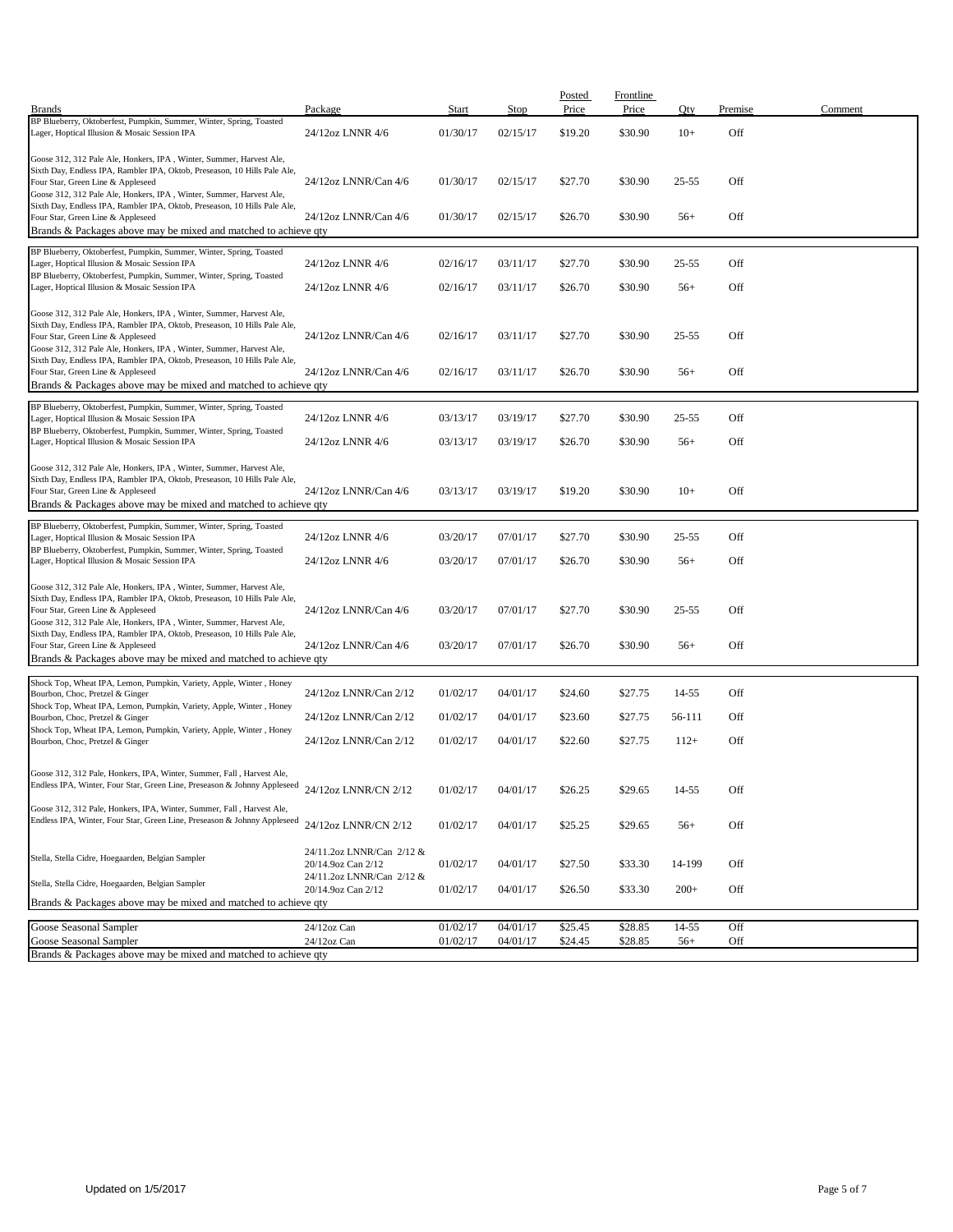|                                                                                                                                                                      |                        |          |          | Posted  | <b>Frontline</b> |           |          |         |
|----------------------------------------------------------------------------------------------------------------------------------------------------------------------|------------------------|----------|----------|---------|------------------|-----------|----------|---------|
| <b>Brands</b>                                                                                                                                                        | Package                | Start    | Stop     | Price   | Price            | Oty       | Premise  | Comment |
| Goose Seasonal Sampler                                                                                                                                               | 24/12oz LNNR           | 01/02/17 | 04/01/17 | \$26.80 | \$28.85          | $10 - 55$ | Off      |         |
| Goose Seasonal Sampler                                                                                                                                               | 24/12oz LNNR           | 01/02/17 | 04/01/17 | \$25.50 | \$28.85          | 56-111    | Off      |         |
| Goose Seasonal Sampler                                                                                                                                               | 24/12oz LNNR           | 01/02/17 | 04/01/17 | \$24.50 | \$28.85          | $112+$    | Off      |         |
| Brands & Packages above may be mixed and matched to achieve qty                                                                                                      |                        |          |          |         |                  |           |          |         |
|                                                                                                                                                                      |                        |          |          |         |                  |           |          |         |
| Stella Artois                                                                                                                                                        | 20/9.6oz LNR           | 01/02/17 | 04/01/17 | \$19.90 | \$21.95          | $3+$      | Off      |         |
|                                                                                                                                                                      |                        |          |          |         |                  |           |          |         |
| Stella Artois, Cidre, Hoegaarden, Leffe Blonde/Brown                                                                                                                 | 24/11.2oz LNNR/Can 4/6 | 01/02/17 | 02/04/17 | \$26.75 | \$32.55          | 72-111    | Off      |         |
| Stella Artois, Cidre, Hoegaarden, Leffe Blonde/Brown                                                                                                                 | 24/11.2oz LNNR/Can 4/6 | 01/02/17 | 02/04/17 | \$25.75 | \$32.55          | $112+$    | Off      |         |
| Brands & Packages above may be mixed and matched to achieve qty                                                                                                      |                        |          |          |         |                  |           |          |         |
| Stella Artois, Cidre, Hoegaarden, Leffe Blonde/Brown                                                                                                                 | 24/11.2oz LNNR/Can 4/6 | 02/06/17 | 02/11/17 | \$30.10 | \$32.55          | 15-71     | Off      |         |
| Stella Artois, Cidre, Hoegaarden, Leffe Blonde/Brown                                                                                                                 | 24/11.2oz LNNR/Can 4/6 | 02/06/17 | 02/11/17 | \$26.75 | \$32.55          | 72-111    | Off      |         |
| Stella Artois, Cidre, Hoegaarden, Leffe Blonde/Brown                                                                                                                 | 24/11.2oz LNNR/Can 4/6 | 02/06/17 | 02/11/17 | \$25.75 | \$32.55          | $112+$    | Off      |         |
| Brands & Packages above may be mixed and matched to achieve qty                                                                                                      |                        |          |          |         |                  |           |          |         |
|                                                                                                                                                                      |                        |          |          |         |                  |           |          |         |
| Stella Artois, Cidre, Hoegaarden, Leffe Blonde/Brown                                                                                                                 | 24/11.2oz LNNR/Can 4/6 | 02/13/17 | 04/01/17 | \$26.75 | \$32.55          | 72-111    | Off      |         |
| Stella Artois, Cidre, Hoegaarden, Leffe Blonde/Brown                                                                                                                 | 24/11.2oz LNNR/Can 4/6 | 02/13/17 | 04/01/17 | \$25.75 | \$32.55          | $112+$    | Off      |         |
| Brands & Packages above may be mixed and matched to achieve qty                                                                                                      |                        |          |          |         |                  |           |          |         |
|                                                                                                                                                                      |                        |          |          |         |                  |           |          |         |
| Montejo                                                                                                                                                              | 24/12oz Can 2/12       | 01/02/17 | 04/01/17 | \$19.95 | \$23.00          | $5+$      | Off & On |         |
| Kona Longboard, Fire Rock, Pipeline, Wailua Wheat, Koko Brown,                                                                                                       |                        |          |          |         |                  |           |          |         |
| Castaway, Big Wave, Lemongrass & Lavaman                                                                                                                             | 24/12oz LNNR 4/6       | 01/02/17 | 01/21/17 | \$25.56 | \$28.76          | 15-24     | On & Off |         |
| Kona Longboard, Fire Rock, Pipeline, Wailua Wheat, Koko Brown,                                                                                                       |                        |          |          |         |                  |           |          |         |
| Castaway, Big Wave, Lemongrass & Lavaman                                                                                                                             | 24/12oz LNNR 4/6       | 01/02/17 | 01/21/17 | \$23.56 | \$28.76          | $25+$     | On & Off |         |
|                                                                                                                                                                      |                        |          |          |         |                  |           |          |         |
| Kona Longboard, Fire Rock, Pipeline, Wailua Wheat, Koko Brown,<br>Castaway, Big Wave, Lemongrass & Lavaman                                                           | 24/12oz LNNR 4/6       | 02/27/17 | 04/01/17 | \$25.56 | \$28.76          | $15+$     | On & Off |         |
| Brands & Packages above may be mixed and matched to achieve qty                                                                                                      |                        |          |          |         |                  |           |          |         |
|                                                                                                                                                                      |                        |          |          |         |                  |           |          |         |
| Kona Longboard, Castaway, Variety & Big Wave                                                                                                                         | 2/12/12 LNNR & Can     | 01/09/17 | 01/28/17 | \$23.98 | \$27.18          | $25+$     | On & Off |         |
| Brands & Packages above may be mixed and matched to achieve qty                                                                                                      |                        |          |          |         |                  |           |          |         |
|                                                                                                                                                                      |                        |          |          |         |                  |           |          |         |
| Redhook ESB, IPA, Pilsner, Audible & Seasonal                                                                                                                        | 24/12oz LNNR 4/6       | 01/30/17 | 02/25/17 | \$23.97 | \$27.17          | $15+$     | Off      |         |
| Brands & Packages above may be mixed and matched to achieve qty                                                                                                      |                        |          |          |         |                  |           |          |         |
|                                                                                                                                                                      |                        |          |          |         |                  |           |          |         |
| Widmer Hefeweizen, Drop Top Amber Ale, Drifter Pale Ale, Rotator IPA,                                                                                                |                        |          |          |         |                  |           |          |         |
| Upheaval, Alchemy & BRRR                                                                                                                                             | 24/12oz LNNR 4/6       | 01/30/17 | 02/25/17 | \$28.80 | \$32.00          | $15+$     | Off      |         |
| Brands & Packages above may be mixed and matched to achieve qty                                                                                                      |                        |          |          |         |                  |           |          |         |
|                                                                                                                                                                      |                        |          |          |         |                  |           |          |         |
| Widmer Omission IPA, Lager & Pale Ale                                                                                                                                | 24/12oz LNNR 4/6       | 01/30/17 | 04/29/17 | \$28.80 | \$32.00          | $25+$     | Off      |         |
| Brands & Packages above may be mixed and matched to achieve qty                                                                                                      |                        |          |          |         |                  |           |          |         |
| SweetWater 420, IPA & Tacklebox                                                                                                                                      | 24/12oz LNNR/Can 2/12  | 1/2/17   | 12/30/17 | \$27.00 | \$29.15          | $5+$      | Off      |         |
| Brands & Packages above may be mixed and matched to achieve qty                                                                                                      |                        |          |          |         |                  |           |          |         |
|                                                                                                                                                                      |                        |          |          |         |                  |           |          |         |
| SweetWater 420, IPA                                                                                                                                                  | 24/16oz Can 6/4        | 1/2/17   | 12/30/17 | \$28.50 | \$33.45          | $2+$      | Off      |         |
| Brands & Packages above may be mixed and matched to achieve qty                                                                                                      |                        |          |          |         |                  |           |          |         |
|                                                                                                                                                                      |                        |          |          |         |                  |           |          |         |
| 3 Daughters Beach Blonde, Rod Bender, Stern Line, Blonde                                                                                                             |                        |          |          |         |                  |           |          |         |
| Coffee & Bimini Twist                                                                                                                                                | 24/12oz Can 4/6        | 1/1/17   | 1/28/17  | \$26.95 | \$30.00          | $50+$     | Off      |         |
|                                                                                                                                                                      |                        |          |          |         |                  |           |          |         |
| 3 Daughters Beach Blonde, Rod Bender, Stern Line, Blonde                                                                                                             |                        |          |          |         |                  |           |          |         |
| Coffee & Bimini Twist                                                                                                                                                | 24/12oz Can 4/6        | 1/30/17  | 2/25/17  | \$28.00 | \$30.00          | $3+$      | Off      |         |
| Brands & Packages above may be mixed and matched to achieve qty                                                                                                      |                        |          |          |         |                  |           |          |         |
|                                                                                                                                                                      |                        |          |          |         |                  |           |          |         |
| Seagram's Variety                                                                                                                                                    | 24/12oz Can/LNR 2/12   | 01/02/17 | 03/31/17 | \$18.00 | \$18.90          | $10+$     | Off      |         |
| Brands & Packages above may be mixed and matched to achieve qty                                                                                                      |                        |          |          |         |                  |           |          |         |
|                                                                                                                                                                      |                        |          |          |         |                  |           |          |         |
| Seagrams Family (Wild Berries, Strawberry Daiquiri, Peach Fuzzy Navel, Classic Lime<br>Margarita, Calypso Colada, Black Cherry Fizz, Bahama Mama, Jamaican Me Happy, |                        |          |          |         |                  |           |          |         |
| Lime Melonade, Pink Punch, Sangria, Mango, Mimosa, Raspberry Lemonade,                                                                                               |                        |          |          |         |                  |           |          |         |
| Watermelon Splash, Blackberry Breezer, Kiwi Strawberry, Aloha Tini, Apple                                                                                            |                        |          |          |         |                  |           |          |         |
| Pomegranate, Orange Swirl & Pink Pineapple)                                                                                                                          | 24/12oz LNNR 6/4       | 01/02/17 | 03/31/17 | \$19.16 | \$23.94          | $10+$     | Off      |         |
| Brands & Packages above may be mixed and matched to achieve qty                                                                                                      |                        |          |          |         |                  |           |          |         |